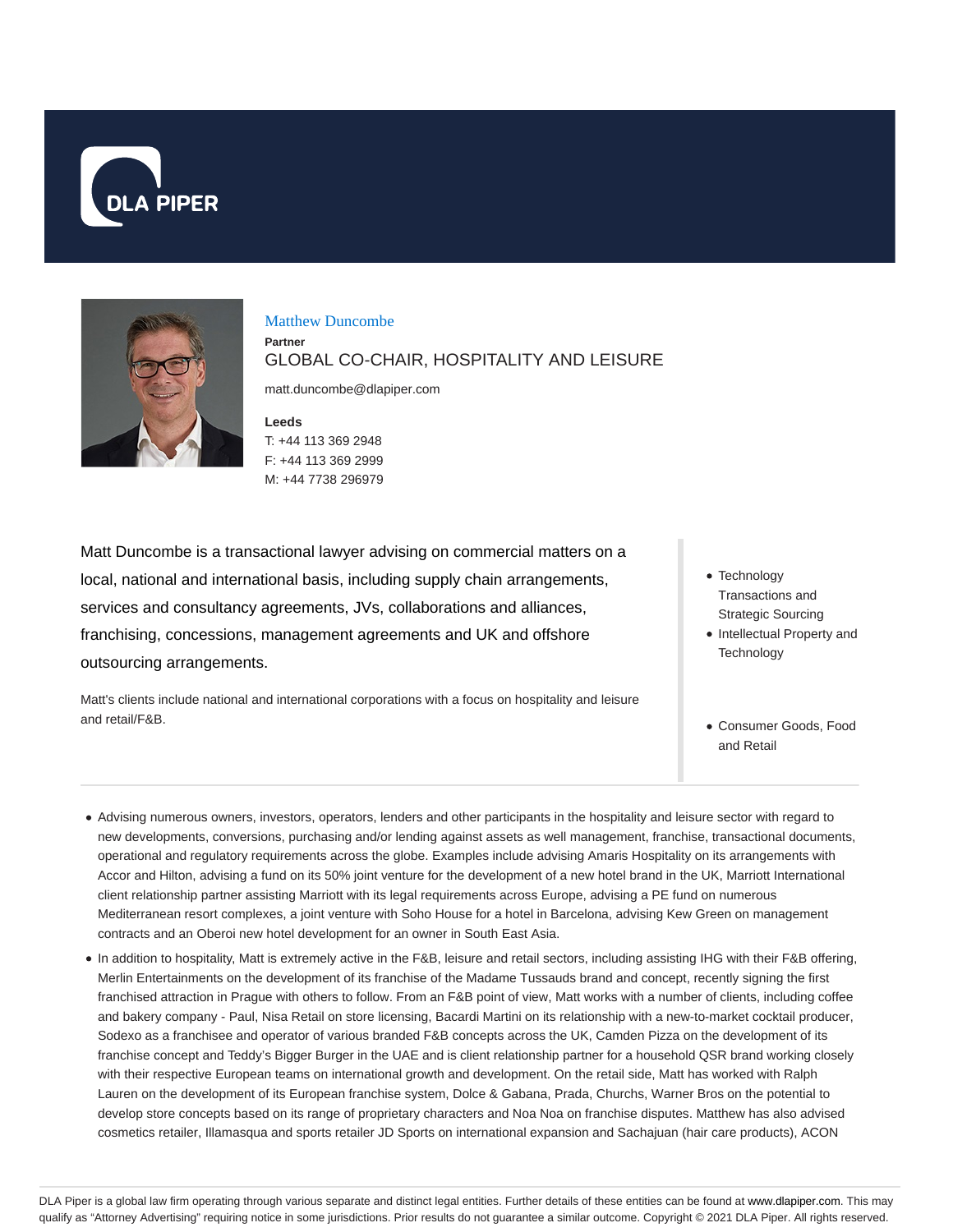Laboratories and AGA on their respective distribution networks across Europe.

In terms of commercial/transactional matters, Matt acts for technology/transport platform provider, Gett, for Beck & Pollitzer on manufacturing, for the British Toy & Hobby Association and its members on all aspects relating to the toy industry, for Croda on supply chain issues, and licensing and for the likes of Ardagh, Karium, Kolak Snacks and numerous other clients on all transactional matters effecting their business.

## **CREDENTIALS**

# Professional Qualifications

Solicitor of the Senior Courts of England and Wales

#### Prior Experience

Senior Corporate Counsel with EchoStar advising on IT/IP rights for technology products and customer relationships

#### **Recognitions**

Matthew has been described by clients as "a star!" (Marriott International); "hugely impressive" (HSBC); and "an excellent lawyer" (Cafedirect).

# **Education**

- College of Law, CPE (Commendation), 1999
- Leeds University, BA Hons (Economics and History) 2.1, 1998
- Penn State University, Economics, 1997

# **Memberships**

Wooden Spoon

#### INSIGHTS

## **Publications**

**Law à la Mode: The future of retail; Green fashion; E-commerce in China; Brexit update: trademarks and design; and more**

## 3 APR 2017

Law à la Mode

The UK editorial team is delighted to bring you the 22nd edition of Law à la Mode, the quarterly legal magazine published by DLA Piper's Retail Sector group for clients and contacts of the firm worldwide.

- What does Brexit mean for the hospitality industry?, 21 December 2018
- United Kingdom (UK) Hotel Management Agreements, 20 April 2018
- "Hotel Franchising Trends in Europe", Hotel Analyst
- "Technology in Hotels", Hotel Analyst
- "Big Data and Retail", WSGN.com